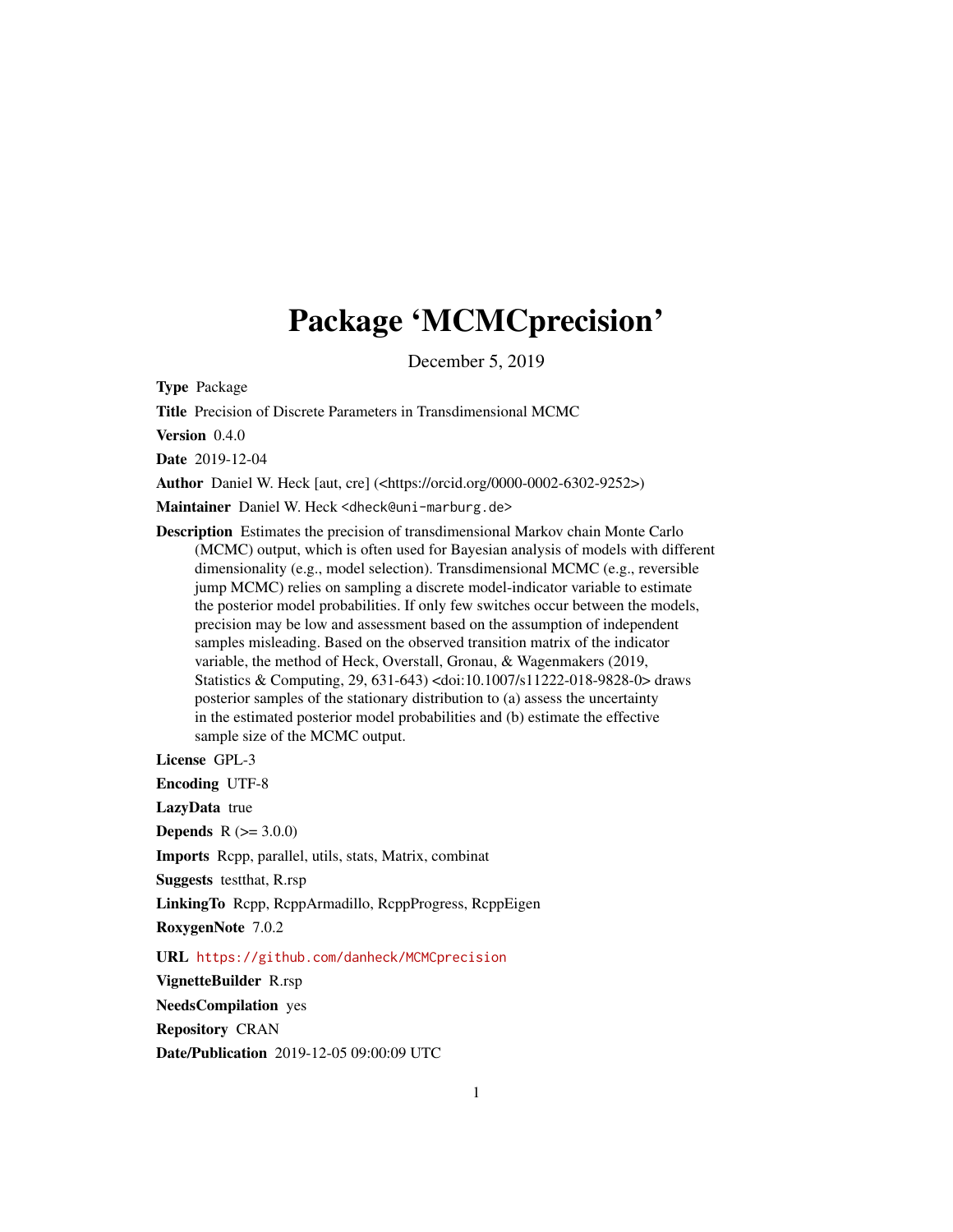## <span id="page-1-0"></span>R topics documented:

| Index |  |
|-------|--|

MCMCprecision-package *MCMCprecision: Precision of discrete parameters in transdimensional MCMC*

### Description

MCMCprecision estimates the precision of the posterior model probabilities in transdimensional Markov chain Monte Carlo methods (e.g., reversible jump MCMC or product-space MCMC). This is useful for applications of transdimensional MCMC such as model selection, mixtures with varying numbers of components, change-point detection, capture-recapture models, phylogenetic trees, variable selection, and for discrete parameters in MCMC output in general.

### Details

The main function to assess the estimation uncertainty of discrete MCMC output is is [stationary](#page-4-1).

The method is explained in detail in Heck et al. (2019, Statistics & Computing), available in the package by calling: vignette("MCMCprecision")

### Author(s)

Daniel W. Heck

### References

Heck, D. W., Overstall, A. M., Gronau, Q. F., & Wagenmakers, E.-J. (2019). Quantifying uncertainty in transdimensional Markov chain Monte Carlo using discrete Markov models. Statistics  $\&$ Computing, 29, 631–643. <https://dx.doi.org/10.1007/s11222-018-9828-0>

### See Also

Useful links:

• <https://github.com/danheck/MCMCprecision>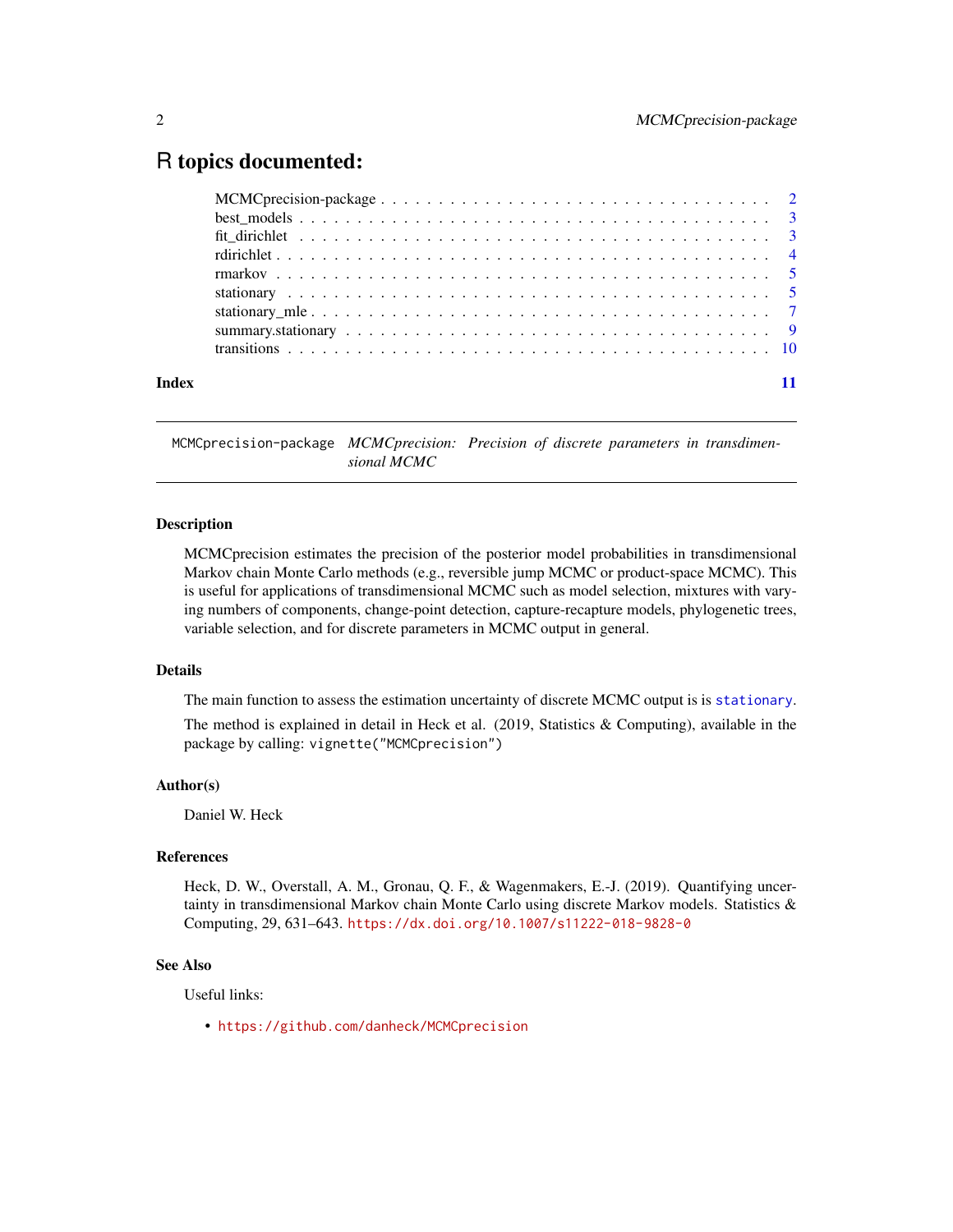<span id="page-2-2"></span><span id="page-2-0"></span>

### Description

Assesses the precision in estimating the ranking of the k best-performing models.

### Usage

```
best_models(samples, k, ties.method = "min")
```
### Arguments

| samples     | a matrix with posterior samples (one per row) for the model posterior proba- |
|-------------|------------------------------------------------------------------------------|
|             | bilities (one model per column). Can be estimated using stationary with the  |
|             | $argument summary = FALSE.$                                                  |
| k           | number of best-performing models to be considered                            |
| ties.method | a character string specifying how ties are treated, see rank                 |

### Examples

```
# a sequence of uncorrelated model indices
mult <- rmultinom(1000, 1, c(.05, .6, .15, .12, .08))
idx <- apply(mult, 2, which.max)
z <- letters[idx]
stat <- stationary(z, summary = FALSE)
best_models(stat, 3)
```
<span id="page-2-1"></span>fit\_dirichlet *Estimate Parameters of Dirichlet Distribution*

### Description

C++ implementation of the fixed-point iteration algorithm by Minka (2000).

### Usage

```
fit_dirichlet(x, const, maxit = 1e+05, abstol = 0.1)
```
### Arguments

| <b>X</b> | a matrix of Dirichlet samples, one row per observation.                                                        |
|----------|----------------------------------------------------------------------------------------------------------------|
| const    | constant that is added to avoid problems with zeros in $log(x)$ . The default is<br>$const = min(x[x>0])*.01.$ |
| maxit    | maximum number of iterations.                                                                                  |
| abstol   | The absolute convergence tolerance: maximum of absolute differences of Dirich-<br>let parameters.              |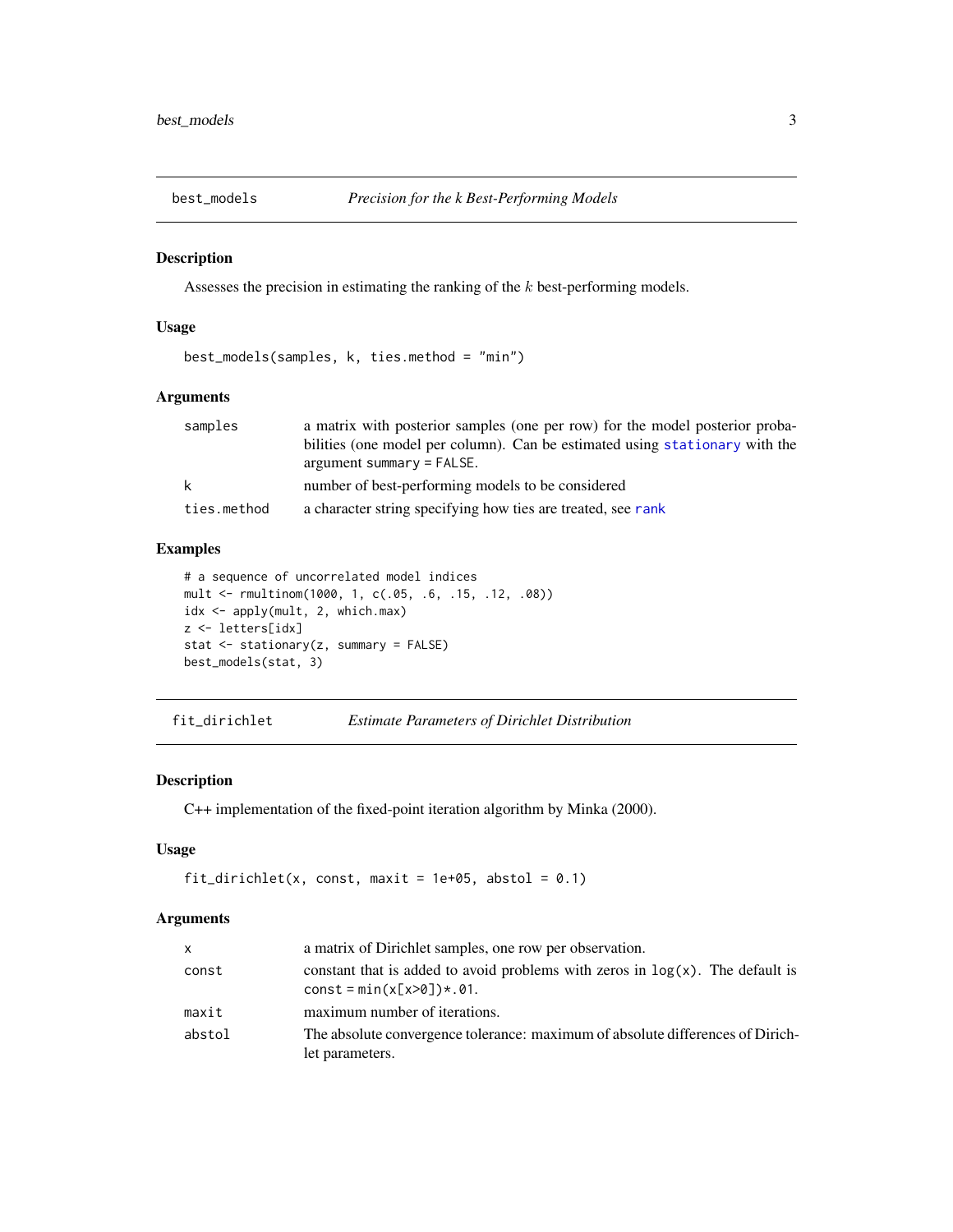### <span id="page-3-0"></span>Details

The algorithm is used to estimate the effective sample size based on samples of posterior model probabilities (see [stationary](#page-4-1) and [summary.stationary](#page-8-1)).

### References

Minka, T. (2000). Estimating a Dirichlet distribution. Technical Report.

### See Also

[rdirichlet](#page-3-1)

### Examples

```
x <- rdirichlet(100, c(8,1,3,9))
fit_dirichlet(x)
```
<span id="page-3-1"></span>rdirichlet *Random Sample from Dirichlet Distribution*

### Description

Random generation from the Dirichlet distribution.

### Usage

rdirichlet(n, a)

### Arguments

|     | number of samples                    |
|-----|--------------------------------------|
| - a | vector or matrix of shape parameters |

### See Also

### [fit\\_dirichlet](#page-2-1)

### Examples

rdirichlet(2, c(1,5,3,8))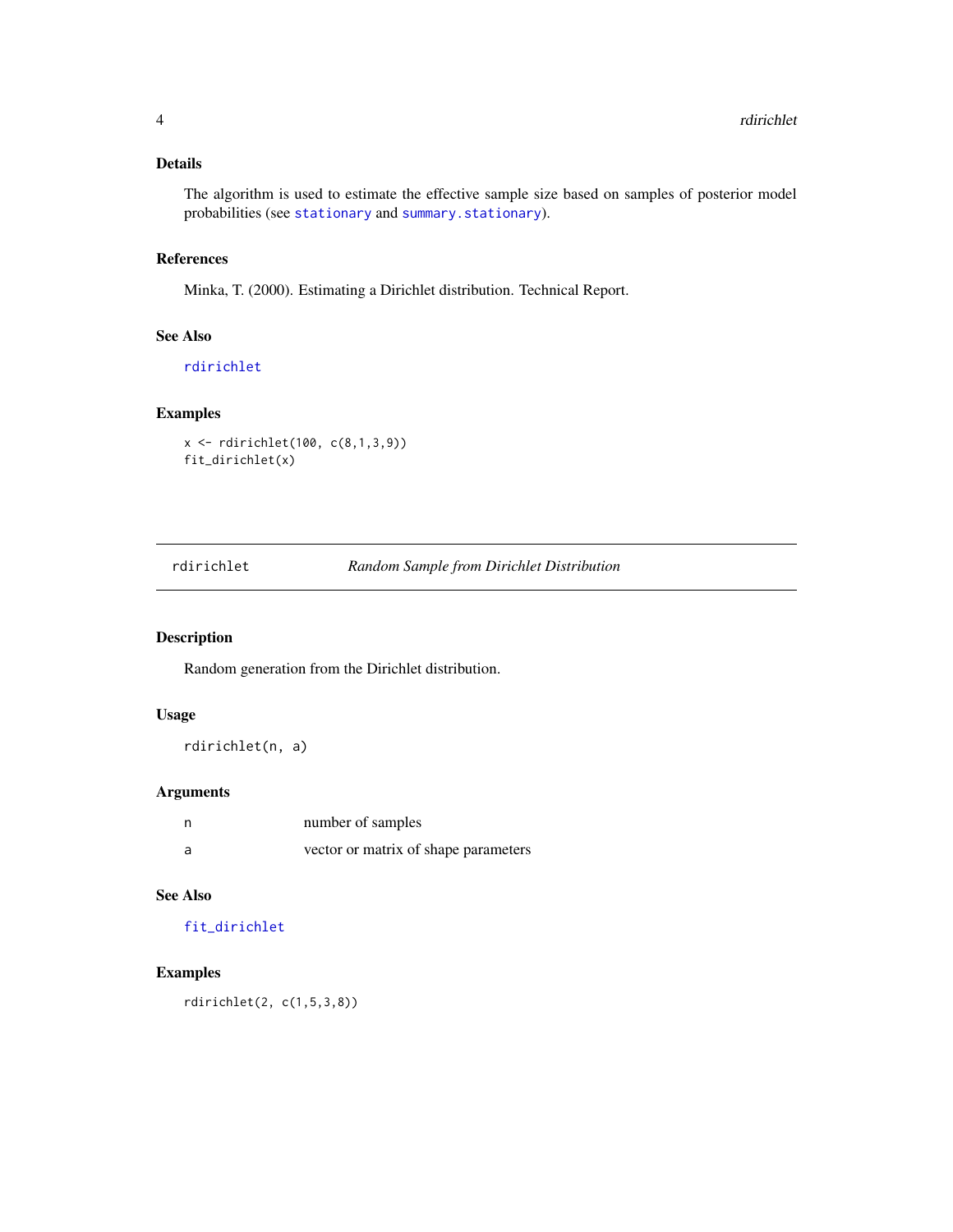<span id="page-4-0"></span>

### Description

Generates a sequence of discrete states from a discrete-time Markov chain with transition matrix P.

### Usage

 $r$ markov(n, P, start =  $rep(1, ncol(P)))$ 

### Arguments

| n.    | length of the generated sequence.                                                                                                                                                  |
|-------|------------------------------------------------------------------------------------------------------------------------------------------------------------------------------------|
| P     | transition matrix (rows are normalized to sum to 1).                                                                                                                               |
| start | vector with nonnegative values that defines the discrete starting distribution at<br>$t=0$ (start is normalized to sum to 1). The default is a discrete uniform distri-<br>bution. |

### Examples

P <- matrix(c(.30, .50, .20, .05, .25, .70, .00, .10, .90), 3, 3, byrow=TRUE) rmarkov(50, P)

<span id="page-4-1"></span>stationary *Precision of stationary distribution for discrete MCMC variables*

### Description

Transdimensional MCMC methods include a discrete model-indicator variable  $z$  with a fixed but unknown stationary distribution with probabilities  $\pi$  (i.e., the model posterior probabilities). The function stationary draws posterior samples to assess the estimation uncertainty of  $\pi$ .

### Usage

```
stationary(
 z,
 N,
  labels,
  sample = 1000,
  epsilon = "1/M",cpu = 1,method = "arma",
```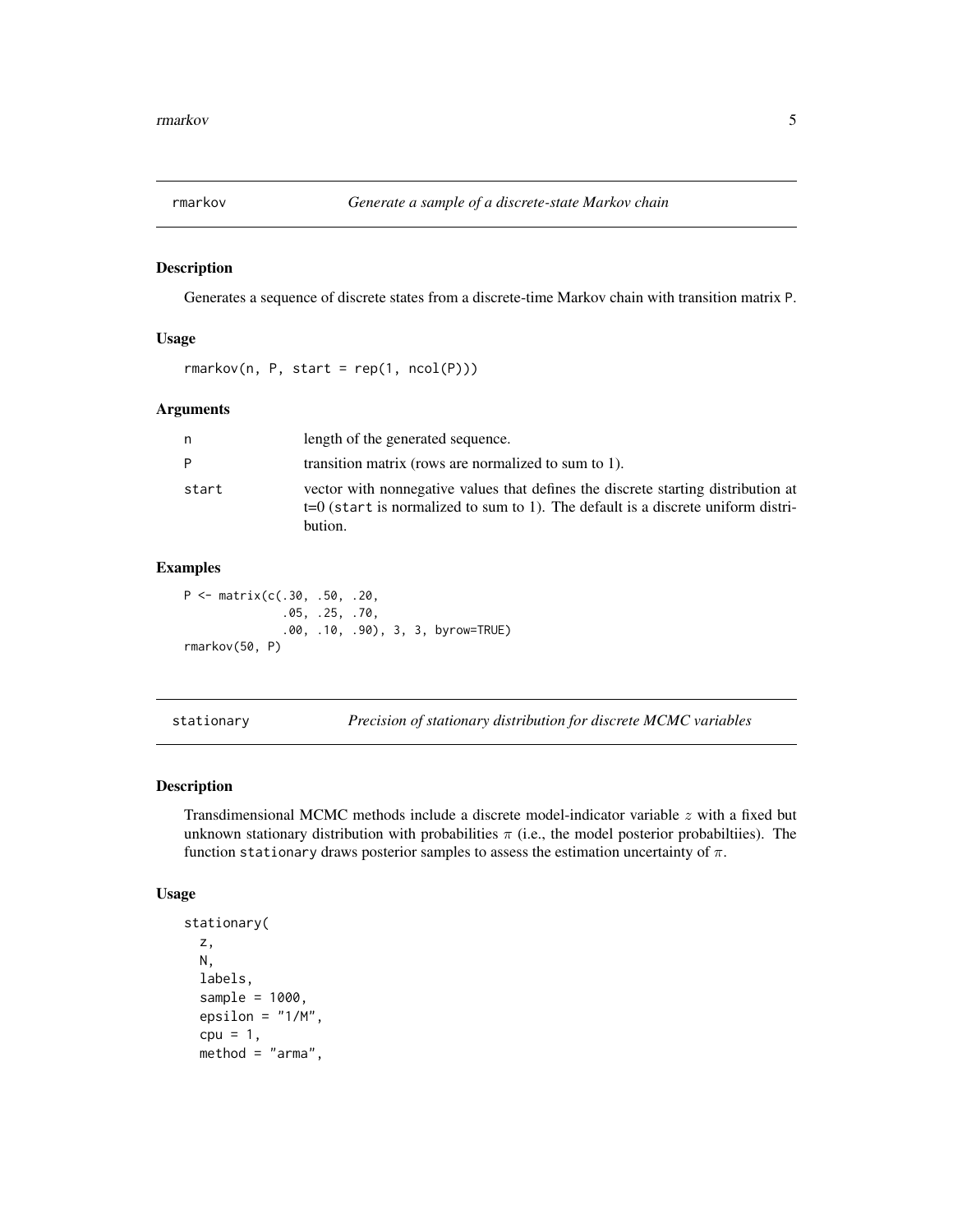```
digits = 6,
   progress = TRUE,
  summary = TRUE
\mathcal{L}
```
### Arguments

| z        | MCMC output for the discrete indicator variable with numerical, character, or<br>factor labels (can also be a mcmc. list or a matrix with one MCMC chain per<br>column).                                                                                                                                                                                                                                                                                                                                                                                   |
|----------|------------------------------------------------------------------------------------------------------------------------------------------------------------------------------------------------------------------------------------------------------------------------------------------------------------------------------------------------------------------------------------------------------------------------------------------------------------------------------------------------------------------------------------------------------------|
| N        | the observed transitions matrix (if supplied, z is ignored). A quadratic matrix<br>with sampled transition frequencies ( $N[i, j]$ = number of switches from $z[t]$ =i<br>to $z[t+1]=j$ ).                                                                                                                                                                                                                                                                                                                                                                 |
| labels   | optional: vector of labels for complete set of models (e.g., models not sampled<br>in the chain $z$ ). If epsilon=0, this does not affect inferences due to the improper<br>Dirichlet $(0,,0)$ prior.                                                                                                                                                                                                                                                                                                                                                      |
| sample   | number of posterior samples to be drawn for the stationary distribution $\pi$ .                                                                                                                                                                                                                                                                                                                                                                                                                                                                            |
| epsilon  | prior parameter for the rows of the estimated transition matrix $P: P[i, ] \sim Dirichlet(\epsilon, , \epsilon)$ .<br>The default epsilon=" $1/M''$ (with M = number of sampled models) provides<br>estimates close to the i.i.d. estimates and is numerically stable. The alternative<br>epsilon=0 minimizes the impact of the prior and renders non-sampled mod-<br>els irrelevant. If method="iid" (ignores dependencies), a Dirichlet prior is as-<br>sumed on the stationary distribution $\pi$ instead of the rows of the transition matrix<br>$P$ . |
| cpu      | number of CPUs used for parallel sampling. Will only speed up computations<br>for large numbers of models (i.e., for large transition matrices).                                                                                                                                                                                                                                                                                                                                                                                                           |
| method   | how to compute eigenvectors:                                                                                                                                                                                                                                                                                                                                                                                                                                                                                                                               |
|          | · "arma" (default): Uses RcppArmadillo::eig_gen.                                                                                                                                                                                                                                                                                                                                                                                                                                                                                                           |
|          | · "base": Uses base:: eigen, which might be more stable, but also much<br>slower than "arma" for small transition matrices.                                                                                                                                                                                                                                                                                                                                                                                                                                |
|          | • "eigen": Uses package RcppEigen:: EigenSolver                                                                                                                                                                                                                                                                                                                                                                                                                                                                                                            |
|          | · "armas": Uses sparse matrices with RcppArmadillo::eigs_gen, which<br>can be faster for very large number of models if epsilon=0 (might be nu-<br>merically unstable).                                                                                                                                                                                                                                                                                                                                                                                    |
|          | • "iid": Assumes i.i.d. sampling of the model indicator variable z. This<br>is only implemented as a benchmark, because results cannot be trusted if<br>the samples z are correlated (which is usually the case for transdimensional<br>MCMC output)                                                                                                                                                                                                                                                                                                       |
| digits   | number of digits that are used for checking whether the first eigenvalue is equal<br>to 1 (any difference must be due to low numerical precision)                                                                                                                                                                                                                                                                                                                                                                                                          |
| progress | whether to show a progress bar (not functional for cpu>1)                                                                                                                                                                                                                                                                                                                                                                                                                                                                                                  |
| summary  | whether the output should be summarized. If FALSE, posterior samples of the<br>stationary probabilities are returned.                                                                                                                                                                                                                                                                                                                                                                                                                                      |

<span id="page-5-0"></span>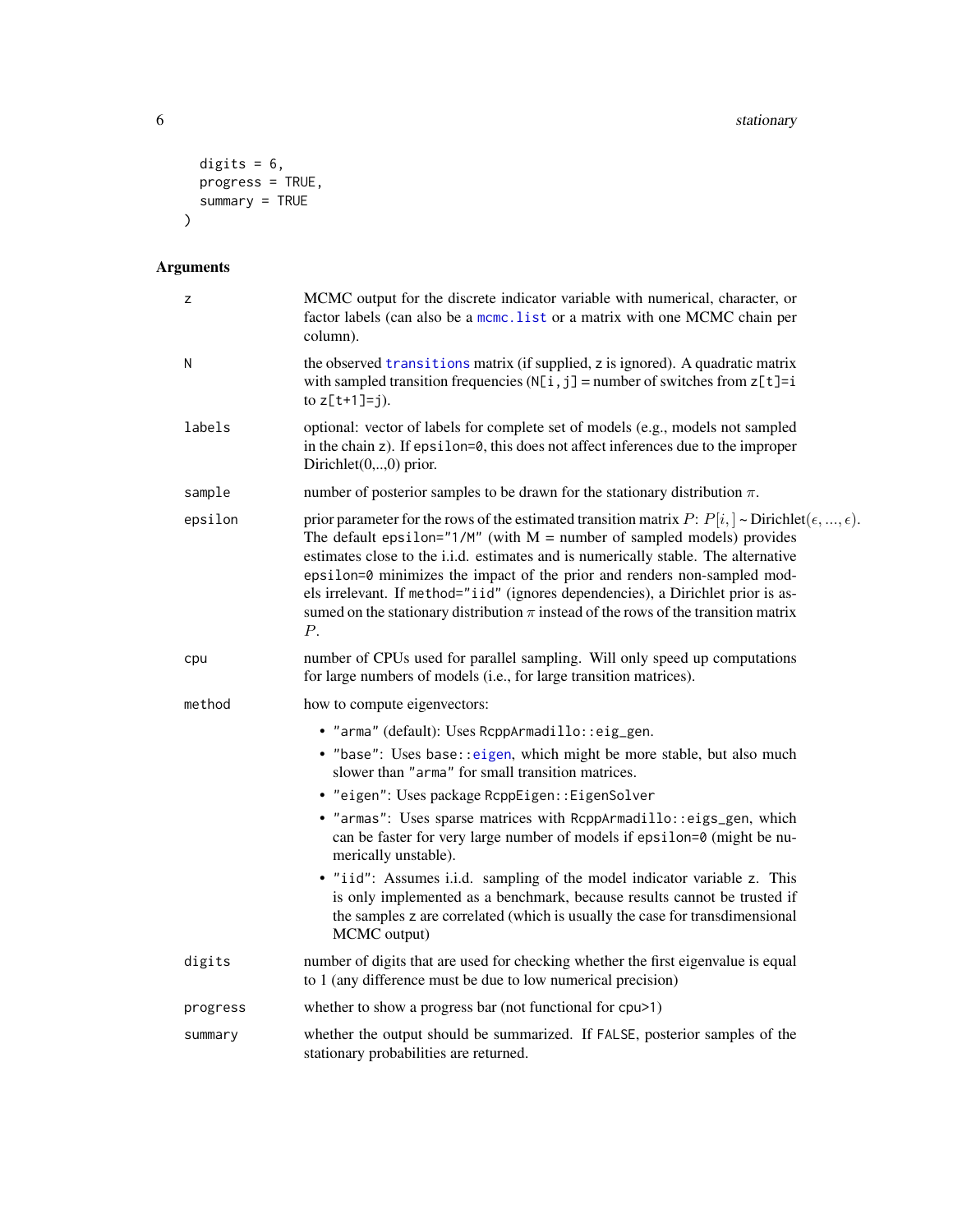### <span id="page-6-0"></span>Details

The method draws independent posterior samples of the transition matrix  $P$  for the discrete-valued indicator variable z (usually, a sequence of sampled models). For each row of the transition matrix, a Dirichlet( $(\epsilon, ..., \epsilon)$  prior is assumed, resulting in a conjugate Dirichlet posterior. For each sample, the eigenvector with eigenvalue 1 is computed and normalized. These (independent) posterior samples can be used to assess the estimation uncertainty in the stationary distribution  $pi$  of interest (e.g., the model posterior probabilities) and to estimate the effective sample size (see [summary.stationary](#page-8-1)).

### Value

default: a summary for the posterior distribution of the model posterior probabilities (i.e., the fixed but unknown stationary distribution of z). If summary=FALSE, posterior samples for  $pi$  are returned.

### See Also

[best\\_models](#page-2-2), [summary.stationary](#page-8-1)

### Examples

```
# data-generating transition matrix
P \leq - matrix(c(.1,.5,.4,
              0, .5,.5,
              .9,.1,0), ncol = 3, byrow=TRUE)
# input: sequence of sampled models
z <- rmarkov(500, P)
stationary(z)
# input: transition frequencies
N < - transitions(z)
samples \leq stationary(N = N, summary = FALSE)
# summaries:
best_models(samples, k = 3)summary(samples)
```
stationary\_mle *MLE for stationary distribution of discrete MCMC variables*

### **Description**

Maximum-likelihood estimation of stationary distribution  $\pi$  based on (a) a sampled trajectory z of a model-indicator variable or (b) a sampled transition count matrix  $N$ .

### Usage

```
stationary_mle(z, N, labels, method = "rev", abstol = 1e-05, maxit = 1e+05)
```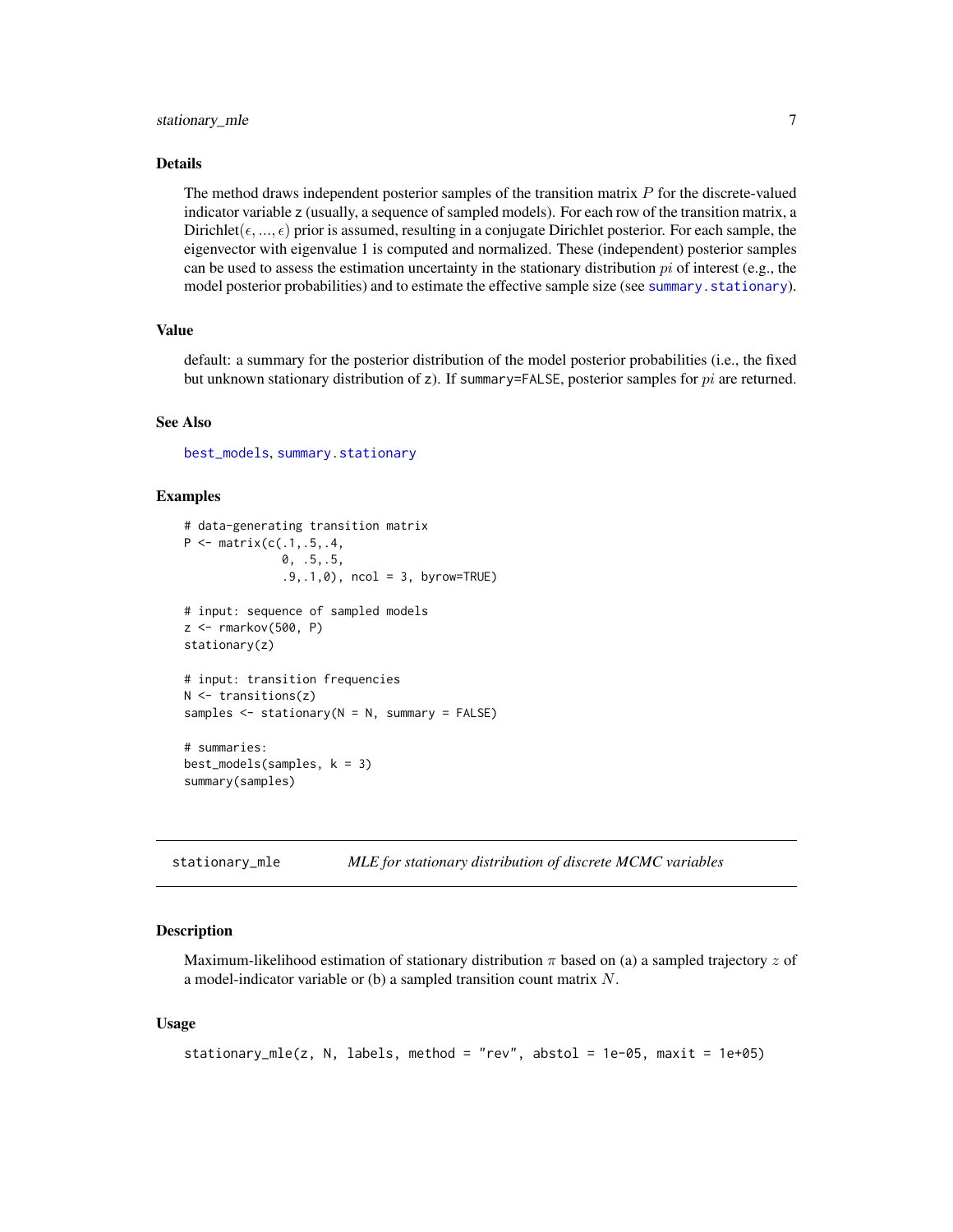### <span id="page-7-0"></span>Arguments

| z      | MCMC output for the discrete indicator variable with numerical, character, or<br>factor labels (can also be a mcmc. list or a matrix with one MCMC chain per<br>column).                                                                     |
|--------|----------------------------------------------------------------------------------------------------------------------------------------------------------------------------------------------------------------------------------------------|
| N      | the observed transitions matrix (if supplied, z is ignored). A quadratic matrix<br>with sampled transition frequencies $(N[i, j] =$ number of switches from $z[t]=i$<br>to $z[t+1]=j$ ).                                                     |
| labels | optional: vector of labels for complete set of models (e.g., models not sampled<br>in the chain z). If epsilon=0, this does not affect inferences due to the improper<br>Dirichlet $(0, \ldots, 0)$ prior.                                   |
| method | Different types of MLEs:                                                                                                                                                                                                                     |
|        | • "iid": Assumes i.i.d. sampling of the model indicator variable z and esti-<br>mates $\pi$ as the relative frequencies each model was sampled.                                                                                              |
|        | • "rev": Estimate stationary distribution under the constraint that the transi-<br>tion matrix is reversible (i.e., fulfills detailed balance) based on the iterative<br>fixed-point algorithm proposed by Trendelkamp-Schroer et al. (2015) |
|        | • "eigen": Computes the first left-eigenvector (normalized to sum to 1) of<br>the sampled transition matrix                                                                                                                                  |
| abstol | absolute convergence tolerance (only for method $=$ "rev")                                                                                                                                                                                   |
| maxit  | maximum number of iterations (only for method = " $rev$ ")                                                                                                                                                                                   |

### Details

The estimates are implemented mainly for comparison with the Bayesian sampling approach implemented in [stationary](#page-4-1), which quantify estimation uncertainty (i.e., posterior SD) of the posterior model probability estimates.

### Value

a vector with posterior model probability estimates

### References

Trendelkamp-Schroer, B., Wu, H., Paul, F., & Noé, F. (2015). Estimation and uncertainty of reversible Markov models. The Journal of Chemical Physics, 143(17), 174101. [https://doi.org/](https://doi.org/10.1063/1.4934536) [10.1063/1.4934536](https://doi.org/10.1063/1.4934536)

### See Also

[stationary](#page-4-1)

### Examples

```
P \leq - matrix(c(.1,.5,.4,
              0,.5,.5,
              .9,.1,0), ncol = 3, byrow=TRUE)
z <- rmarkov(1000, P)
```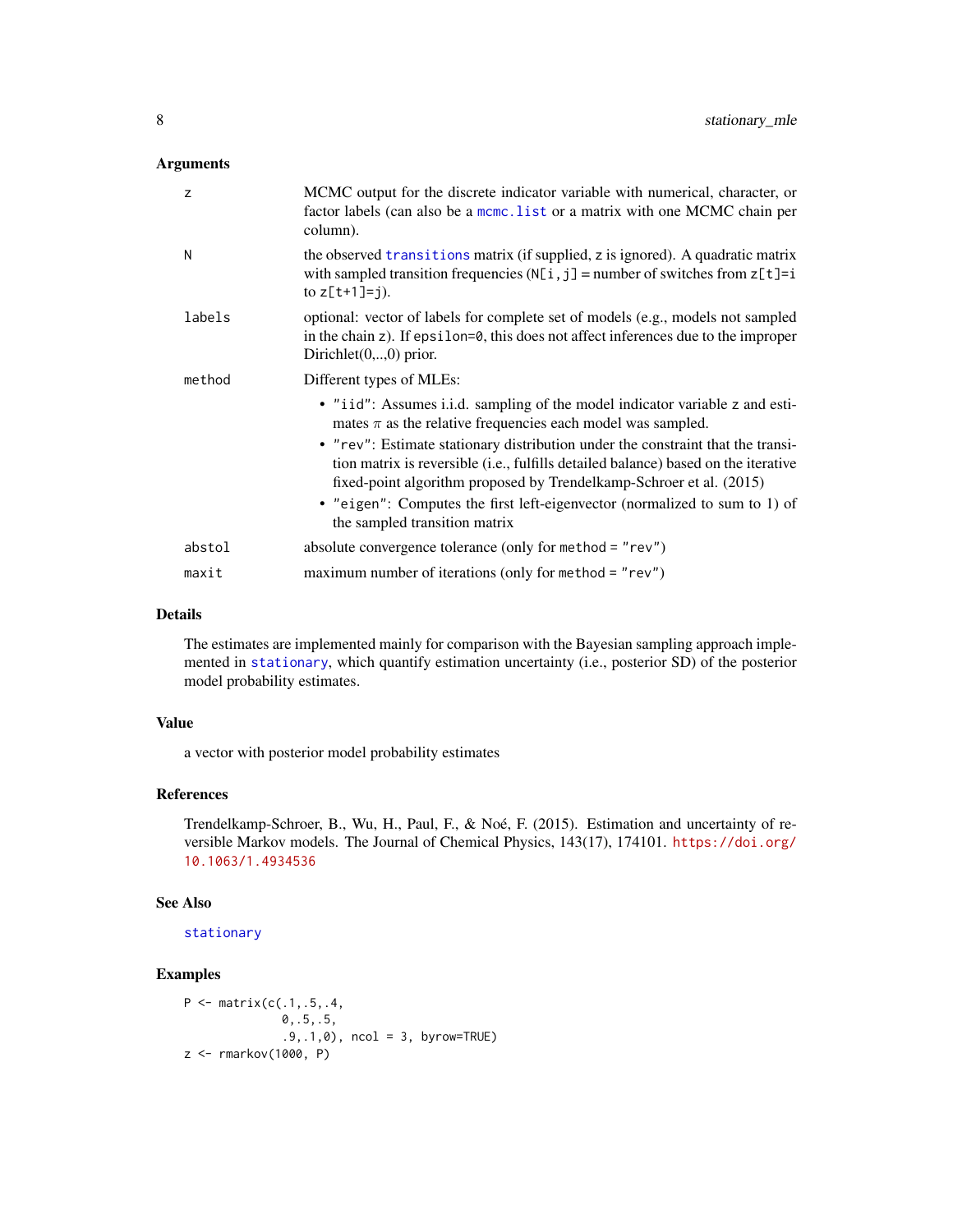### <span id="page-8-0"></span>summary.stationary 9

stationary\_mle(z)

```
# input: transition frequency
tab \leftarrow transitions(z)stationary_mle(N = tab)
```
<span id="page-8-1"></span>summary.stationary *Summary for Posterior Model Probabilities*

### Description

Summary for a sample of posterior model probabilities ([stationary](#page-4-1)). Also provides the estimated effective sample size and summaries for all pairwise Bayes factors.

### Usage

## S3 method for class 'stationary' summary(object, BF = FALSE, logBF = FALSE, ...)

### Arguments

| object    | posterior samples of the stationary distribution (rows = samples; columns =<br>models). |
|-----------|-----------------------------------------------------------------------------------------|
| BF.       | whether to compute summaries for all pairwise Bayes factors.                            |
| logBF     | whether to summarize log Bayes factors instead of Bayes factors.                        |
| $\ddotsc$ | passed to fit_dirichlet to estimate effective sample size (e.g., maxit and<br>abstol).  |

### Details

Effective sample is estimated by fitting a Dirichlet model to the posterior model probabilities (thereby assuming that samples were drawn from an equivalent multinomial distribution based on independent sampling). More precisely, sample size is estimated by the sum of the Dirichlet parameters  $\sum \alpha[i]$  minus the prior sample size  $\epsilon * M^2$  (where M is the number of sampled models and  $\epsilon$ the prior parameter for each transition frequency).

### Value

a list with estimates for "pp" = posterior model probabilities, "n.eff" = effective sample size, and "bf" = pairwise Bayes factors (optional)

### See Also

[stationary](#page-4-1), [fit\\_dirichlet](#page-2-1)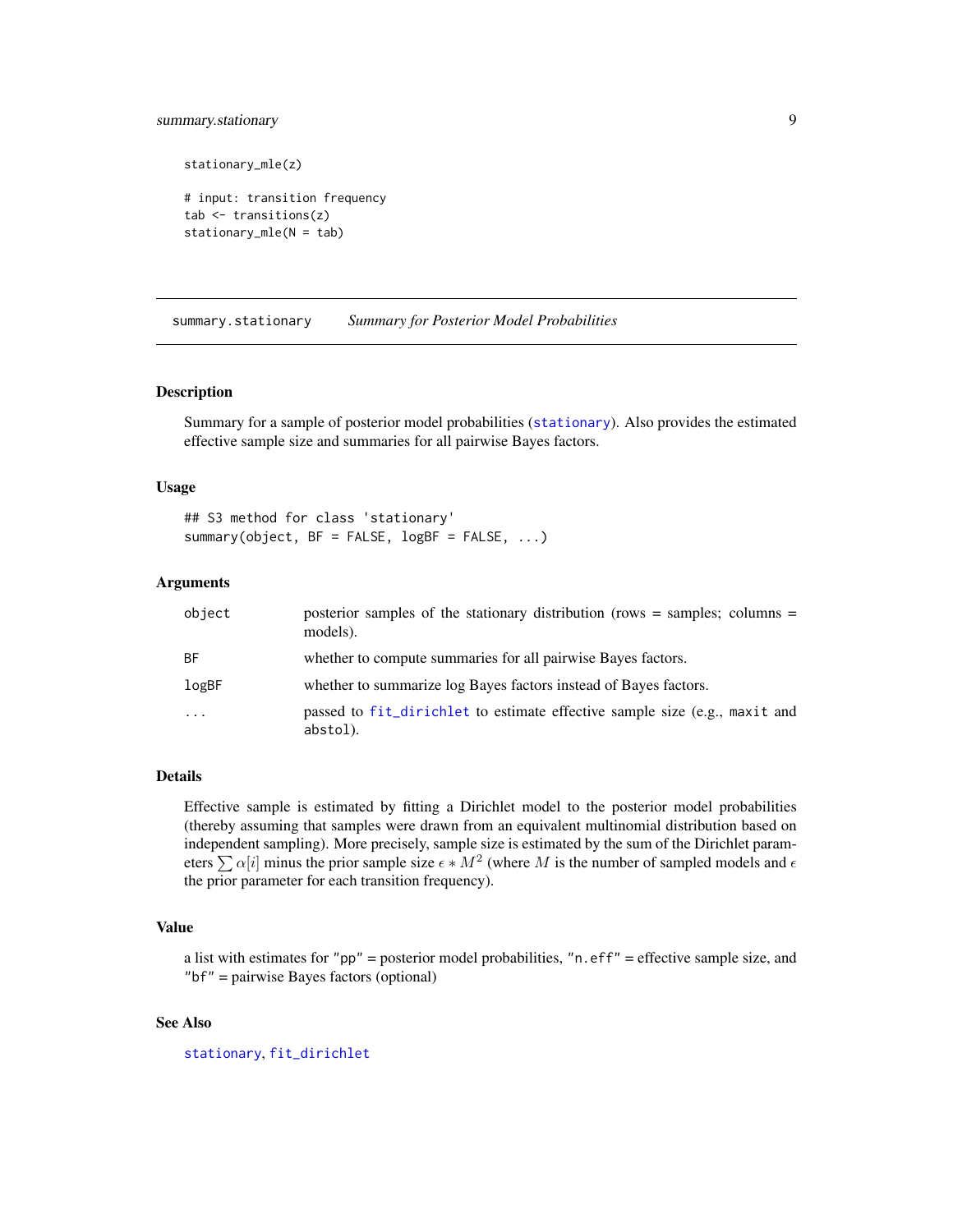### Examples

```
P <- matrix(c(.1,.5,.4,
              0, .5,.5,
              .9,.1,0), ncol = 3, byrow=TRUE)
z <- rmarkov(1000, P)
samples <- stationary(z, summary = FALSE)
summary(samples)
```
<span id="page-9-1"></span>

transitions *Get matrix of observed transition frequencies*

### Description

Summarizes a sequence of discrete values by the observed transition frequencies.

### Usage

```
transitions(z, labels, order = 1)
```
### Arguments

| Z.     | vector of model indices (numerical or character)                                                                                                                                                                                |
|--------|---------------------------------------------------------------------------------------------------------------------------------------------------------------------------------------------------------------------------------|
| labels | fixed labels for models that should be included in transition matrix, e.g., labels=1:20<br>or $c("m1", "m2", \ldots)$                                                                                                           |
| order  | order of the transition table. If order = 1, a matrix with transition frequencies<br>from $z[t+1]$ is returned. If order=2, a 3-dimensional array is returned with<br>transition frequencies for $z[t], z[t+1],$ and $z[t+2]$ . |

### Value

a square matrix with transition frequencies

### Examples

```
P \leq - matrix(c(.9,.1,0,
              .1,.6,.3,
              .2,.3,.5), 3, byrow=TRUE)
z <- rmarkov(2000, P)
transitions(z)
transitions(z, order = 2)
```
<span id="page-9-0"></span>